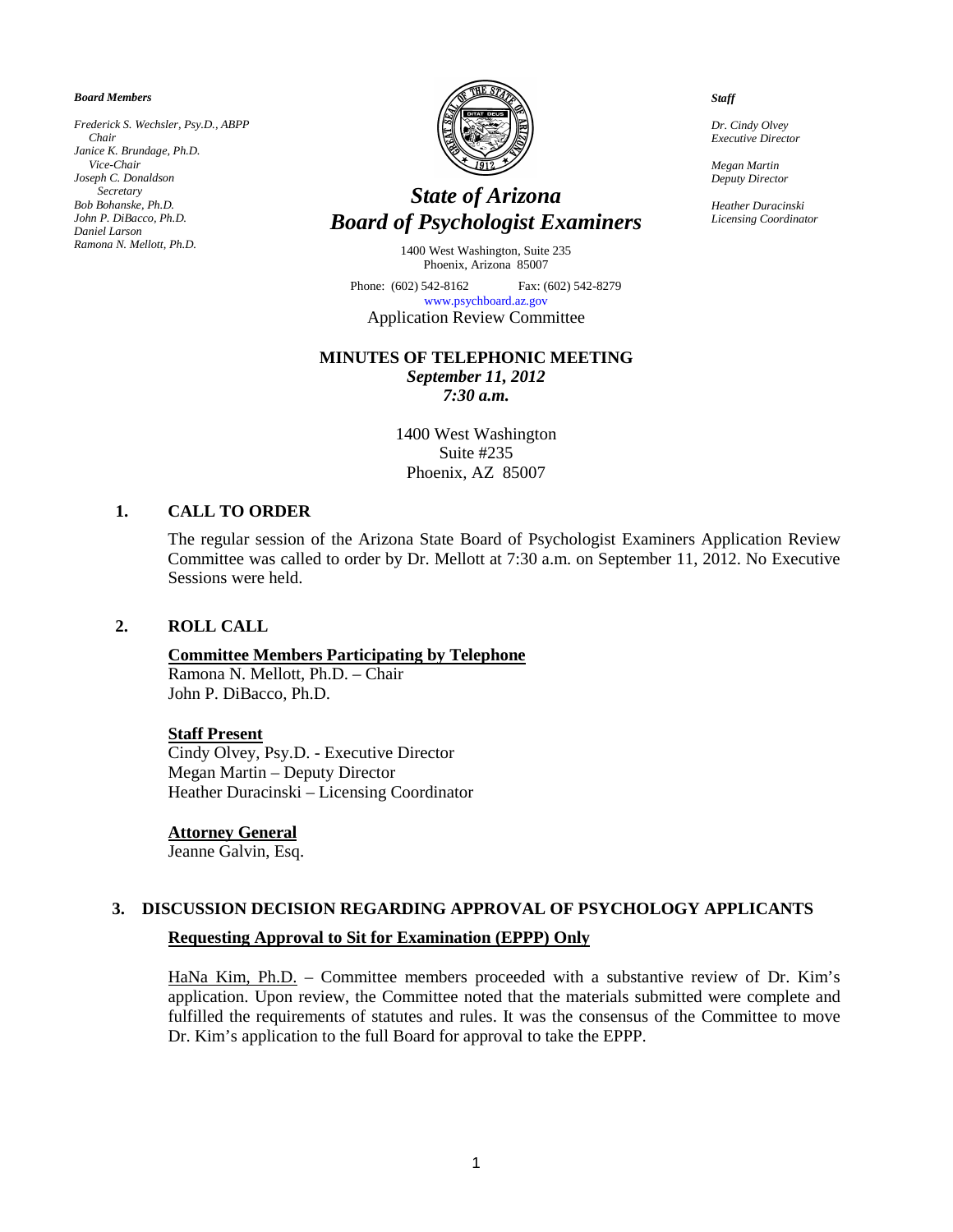Benjamin Richter, Psy.D. – Committee members proceeded with a substantive review of Dr. Richter's application. Upon review, the Committee noted that the materials submitted were complete and fulfilled the requirements of statutes and rules. It was the consensus of the Committee to move Dr. Richter's application to the full Board for approval to take the EPPP.

Sandra Rodriguez-Siuts, Ph.D. – Committee members proceeded with a substantive review of Dr. Rodriguez-Siuts' application. Upon review, the Committee noted that the materials submitted were complete and fulfilled the requirements of statutes and rules. It was the consensus of the Committee to move Dr. Rodriguez-Siuts' application to the full Board for approval to take the EPPP.

Dr. DiBacco made a motion, seconded by Dr. Mellott, to forward the applications of HaNa Kim, Ph.D., Benjamin Richter, Psy.D., and Sandra Rodriguez-Siuts, Ph.D. to the full for approval to sit for the EPPP. The motion carried (2-0).

## **Requesting Approval to sit for Examination (EPPP) & Licensure**

George Bialkowski, Psy.D. – Committee members proceeded with a substantive review of Dr. Bialkowski's application. Upon review, the Committee noted that the materials submitted were complete and fulfilled the requirements of statutes and rules. It was the consensus of the Committee to move Dr. Bialkowski's application to the full Board for approval to take the EPPP and licensure upon a passing score and payment of the pro-rated licensure fee.

Meena Choi, Ph.D. **–** Committee members proceeded with a substantive review of Dr. Choi's application. Upon review, the Committee noted that Dr. Choi failed to complete question number 35 on page 8-9 of the application. The Committee is requesting that Dr. Choi complete question number 35 and return page 8-9 to the Board office.

Raymond-Steven Almora Fernandez, Ph.D. **–** Committee members proceeded with a substantive review of Dr. Fernandez's re-application. Upon review, the Committee noted that the materials submitted were complete and fulfilled the requirements of statutes and rules. It was the consensus of the Committee to move Dr. Fernandez's re-application to the full Board for approval to take the EPPP and licensure upon a passing score and payment of the pro-rated licensure fee.

Brandy Gardner, Psy.D. **–** Committee members proceeded with a substantive review of Dr. Gardner's application. Upon review, the Committee noted that the materials submitted were complete and fulfilled the requirements of statutes and rules. It was the consensus of the Committee to move Dr. Gardner's application to the full Board for approval to take the EPPP and licensure upon a passing score and payment of the pro-rated licensure fee.

Jeffrey Kinderdietz, Ph.D. – Committee members proceeded with a substantive review of Dr. Kinderdietz's application. Upon review, the Committee noted that the materials submitted were complete and fulfilled the requirements of statutes and rules. It was the consensus of the Committee to move Dr. Kinderdietz's application to the full Board for approval to take the EPPP and licensure upon a passing score and payment of the pro-rated licensure fee.

Kristen Lilly, Ph.D. – Committee members proceeded with a substantive review of Dr. Lilly's application. Upon review, The Committee noted that the Board has not received verification from the Arizona Department of Education for Dr. Lilly's certificate as a school psychologist. The Committee directed Board staff to contact the Department of Education to primary source verify Dr. Lilly's certification. The Committee noted that the remaining materials were complete and fulfilled the requirements of statutes and rules. It was the consensus of the Committee to move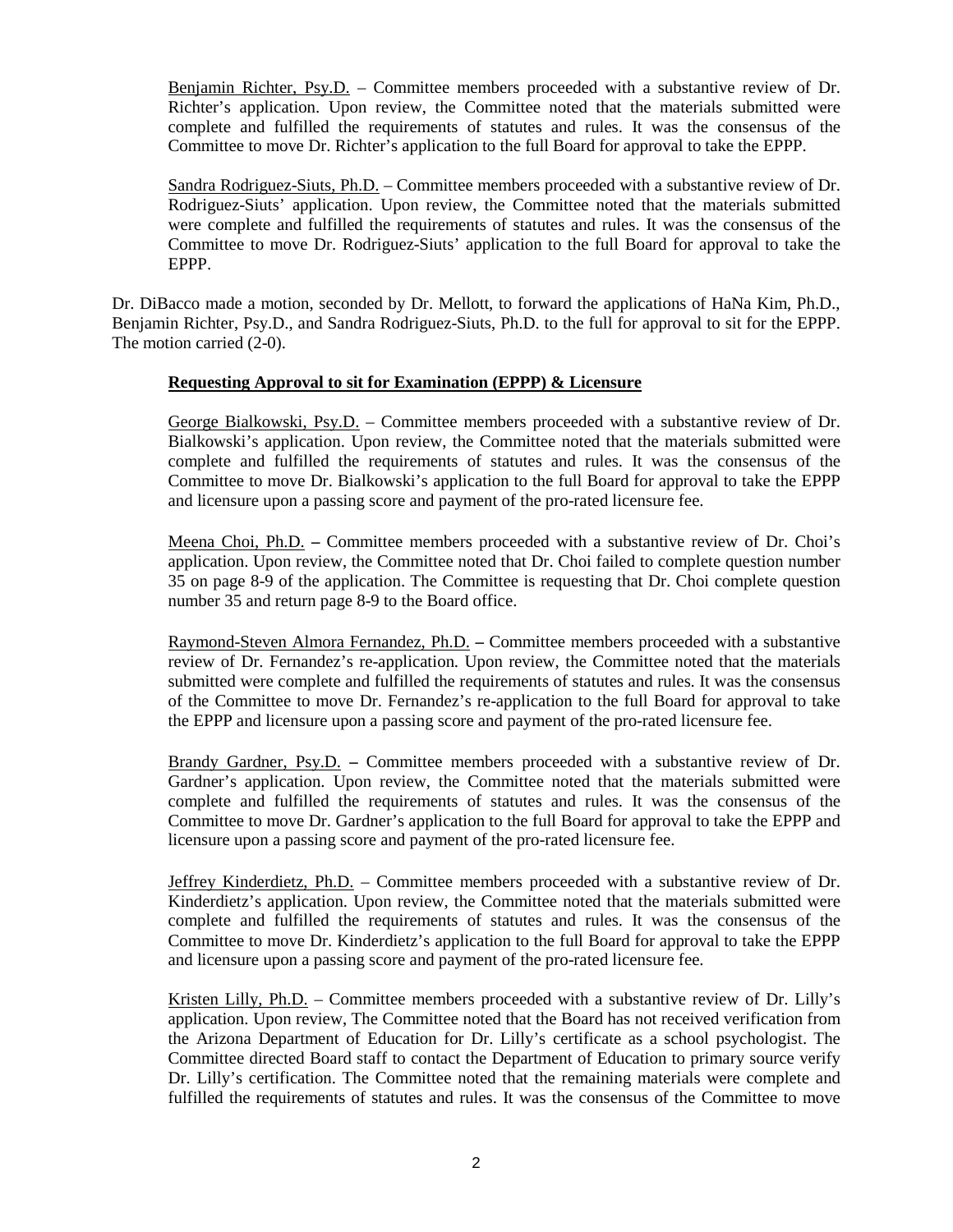Dr. Lilly's application to the full Board for approval to take the EPPP and licensure upon a passing score and payment of the pro-rated licensure fee, pending receipt of the verification from the Department of Education.

Nancy Means-Wood, Psy.D. – Committee members proceeded with a substantive review of Dr. Means-Wood's application. Upon review, the Committee noted that the materials submitted were complete and fulfilled the requirements of statutes and rules. It was the consensus of the Committee to move Dr. Means-Wood's application to the full Board for approval to take the EPPP and licensure upon a passing score and payment of the pro-rated licensure fee.

Rhuan Rudy, Psy.D. – Committee members proceeded with a substantive review of Dr. Rudy's application. Upon review, the Committee noted that Dr. Rudy held license #0007151723 with the North Dakota Insurance Department. The Committee noted that the status of the license indicates that it was voluntarily surrendered. The Committee is requesting additional information regarding why Dr. Rudy's license was voluntarily surrendered. Specifically, the Committee would like clarification as to whether the voluntary surrender was in lieu of disciplinary action.

Kimberly Thiessen, Psy.D. – Committee members proceeded with a substantive review of Dr. Thiessen's re-application. Upon review, the Committee noted that the materials submitted were complete and fulfilled the requirements of statutes and rules. It was the consensus of the Committee to move Dr. Thiessen's re-application to the full Board for approval to take the EPPP and licensure upon a passing score and payment of the pro-rated licensure fee.

Dr. Mellott made a motion, seconded by Dr. DiBacco, to forward the applications of George Bialkowski, Psy.D., Raymond-Steven Almora Fernandez, Ph.D., Brandy Gardner, Psy.D., Jeffrey Kinderdietz, Ph.D., Nancy Means-Wood, Psy.D. and Kimberly Thiessen, Psy.D., to the full Board for review and approval to take the EPPP and licensure upon a passing score and payment of the pro-rated licensure fee, and to forward the application of Kristen Lilly, Ph.D., to the full Board for review and approval pending the receipt of her school psychologist verification form and to issue RAID letters to Meena Choi, Ph.D., and Rhuan Rudy, Psy.D., regarding the deficiencies discussed in their applications. The motion carried (2-0).

## **Requesting Approval of Licensure by Waiver**

Frank Bevacqua, Ph.D. **–** Committee members proceeded with a substantive review of Dr. Bevacqua's application. Upon review, the Committee noted that the materials submitted were complete and fulfilled the requirements of statutes and rules. It was the consensus of the Committee to move Dr. Bevacqua's application to the full Board for review and approval of licensure upon receipt of the pro-rated licensure fee.

Rebecca Gillis, Psy.D. - Committee members proceeded with a substantive review of Dr. Gillis' application. Upon review, the Committee noted that the materials submitted were complete and fulfilled the requirements of statutes and rules. It was the consensus of the Committee to move Dr. Gillis' application to the full Board for review and approval of licensure upon receipt of the pro-rated licensure fee.

An Nguyen, Psy.D. - Committee members proceeded with a substantive review of Dr. Nguyen's application. Upon review, the Committee noted that the materials submitted were complete and fulfilled the requirements of statutes and rules. It was the consensus of the Committee to move Dr. Nguyen's application to the full Board for review and approval of licensure upon receipt of the pro-rated licensure fee.

James Henry Willis, Ph.D. **–** Committee members proceeded with a substantive review of Dr. Willis' application. Upon review, the Committee noted that Dr. Willis' doctoral degree program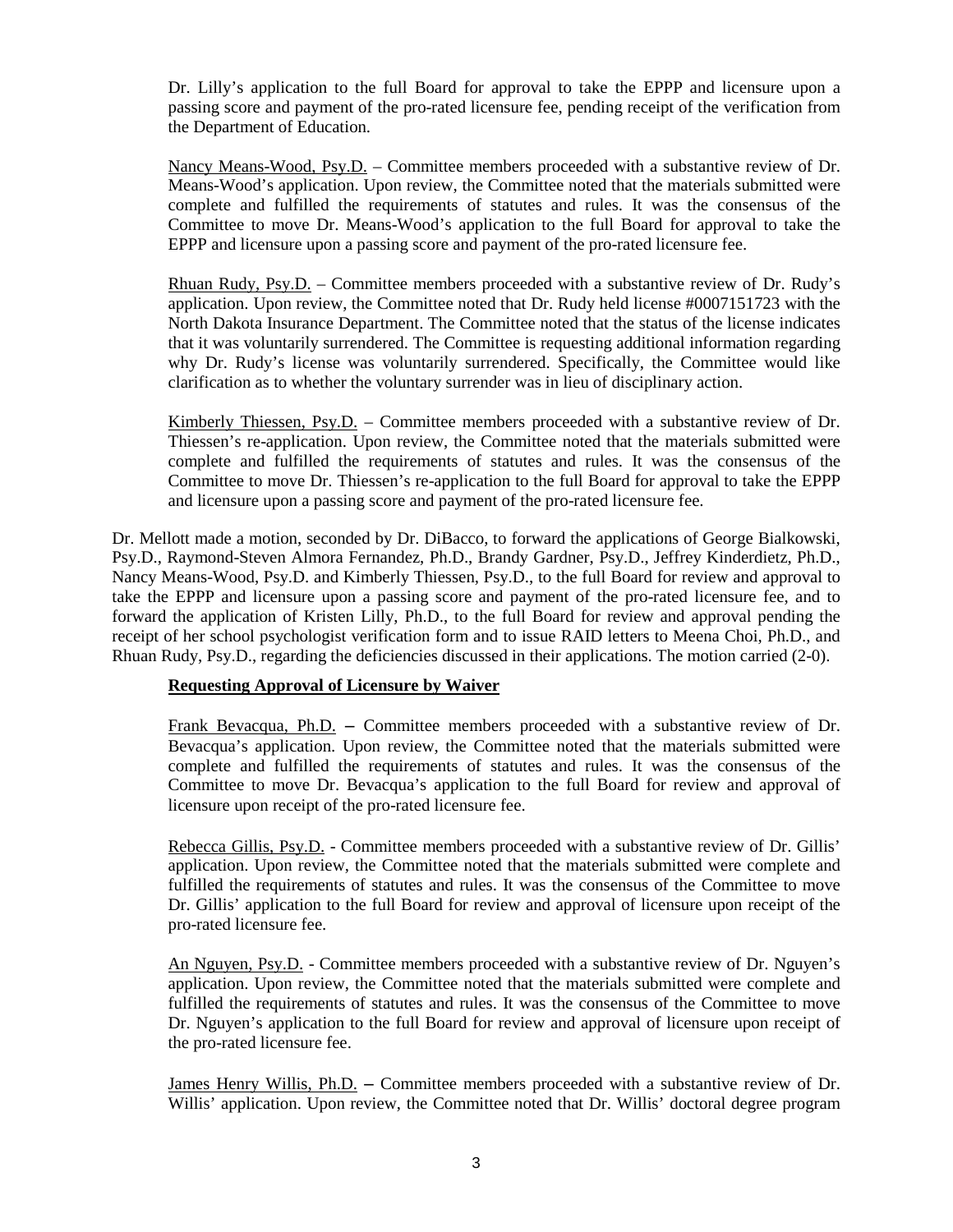in General Psychology may not fulfill the requirements of A.R.S. §32-2071(A) as "an applied psychology" degree. At this time, the Committee is requesting further documentation that indicates Dr. Willis' General Psychology degree fulfills A.R.S. §32-2071(A). For example, a letter from the Dean of the General Psychology Program describing the program goals and content may be submitted on official University letterhead. Further, the Committee is requesting that Dr. Willis indicate which institution the program and course descriptions he submitted are from, as he did not provide that information. Additionally, the Committee noted that Dr. Willis' Supervised Psychology Internship or Training Experience forms from Mental Health Unit, Marine Corps Recruit Depot (October 14, 1983 – December 9, 1983), Mental Health Clinic Naval Station, (October 26, 1982 – February 8, 1983), Mental Health Unit, Marine Corps Recruit Depot (May 16, 1983 – September 1983) and Psychiatry Department Naval Hospital (October 5, 1981 – September 30, 1982) may not fulfill the requirements of A.R.S. §32-2071(F)(9). At this time, the Committee is requesting additional information that Dr. Willis' internships were an organized training program. Further, the Committee is requesting that Dr. Willis submit his written training plans for his internships.

Dr. DiBacco made a motion, seconded by Dr. Mellott, to issue a RAID letter to James Henry Willis, Ph.D. regarding the deficiencies discussed in his application. The motion carried 2-0.

Dr. Mellott made a motion, seconded by Dr. DiBacco, to forward the applications of Frank Bevacqua, Ph.D., Rebecca Gillis, Psy.D. and An Nguyen, Psy.D. to the full Board for review and approval of licensure upon receipt of the pro-rated licensure fee and. The motion carried (2-0).

## **4. DISCUSSION/DECISION REGARDING APPROVAL OF BEHAVIOR ANALYST APPLICANTS**

### **Requesting Approval of Behavior Analyst Licensure by Experience:**

Sarah Gentry, M.Ed., BCBA – Committee members proceeded with a substantive review of Ms. Gentry's application. Upon review, the Committee noted that Ms. Gentry's supervisor, Christine Kaffer, became licensed as a behavior analyst in Arizona on November 7, 2011. The Committee expressed concerns that Ms. Gentry's supervisor may not meet the requirements of A.R.S. §32- 2091.03(E) and A.R.S. §32-2091.03 Sec. 3 Supervision Requirements. Additionally, the Committee noted that the correspondence Ms. Gentry submitted indicated that she would "…like to request to be exempt from the requirement that the supervisor be licensed during the time of supervision as 300 of the required 1500 supervised fieldwork hours were accrued after the new requirement went into effect in January of 2011." The Committee expressed concern that Ms. Gentry's request may not meet the requirements of A.R.S. 32-2091.03(F). At this time, the Committee is requesting additional information regarding how many supervised hours Ms. Gentry obtained before January 1, 2011.

Jessica Irwin, M.Ed., BCBA – Committee members proceeded with a substantive review of Ms. Irwin's application and subsequent materials. Upon review, the Committee noted that the materials submitted were complete and fulfilled the requirements of statutes and rules. It was the consensus of the Committee to move Ms. Irwin's application to the full Board for review and approval of licensure upon receipt of the pro-rated licensure fee.

Kathleen Walsh, M.Ed., MT-BS, BCBA – Committee members proceeded with a substantive review of Ms. Walsh's application. Upon review of Ms. Walsh's Supervised Work Experience or Independent Fieldwork Verification form, the Committee noted that her supervisor, Aaron Blocher-Rubin, MBA, indicated that he did not provide observation at least once every two weeks while Ms. Walsh was engaging in behavior analytic activities, which may not fulfill the requirements of A.R.S. §32-2091.03(A)(2).